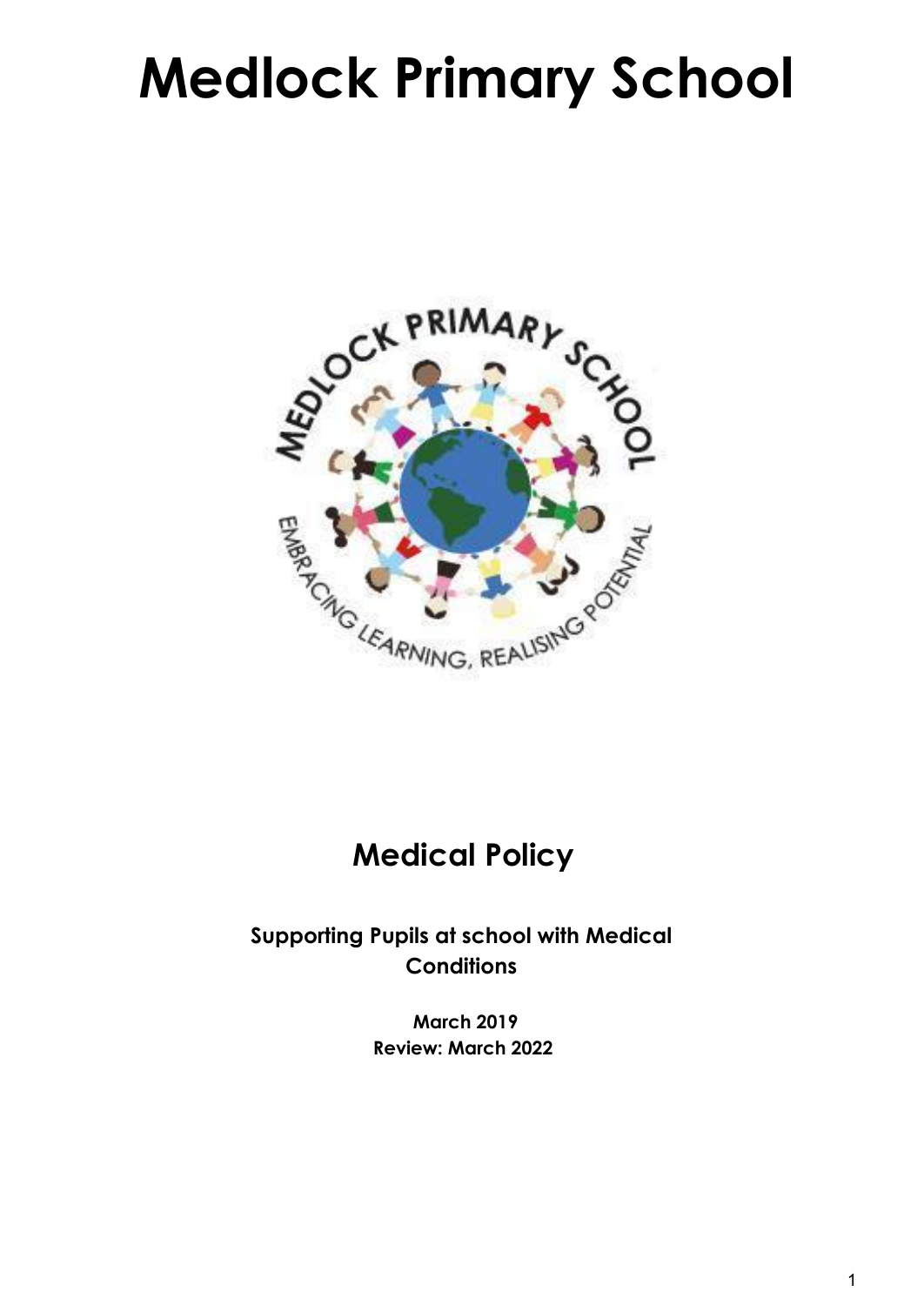### **Named personnel with designated responsibility for SEND (incorporating Medical needs)**

| Academic year       | Designated<br>Lead<br>Person(s) | Nominated<br>Governor | Chair of<br>Governors |
|---------------------|---------------------------------|-----------------------|-----------------------|
| $2014 - 2015$       | J. Brown                        | A. Corcoran           | Pam Brown             |
| $2015 - 2016$       | J. Brown                        | Lindsay Gilbert       | Lindsay Gilbert       |
| 2017 - 2018         | J. Scott                        | Lindsay Gilbert       | Lindsay Gilbert       |
| 2018 - current time | P. O'Dwyer                      | Lindsay Gilbert       | Lindsay Gilbert       |

#### **Policy review dates (frequency of review: annual)**

| <b>Review Date</b> | Changes made     | By whom                                                  |
|--------------------|------------------|----------------------------------------------------------|
| April 2015         | Policy created   | Manchester City Council<br><b>Medlock Primary School</b> |
| April 2016         | Policy reviewed  | J. L. Herbert & Governors                                |
| November 2018      | Policy reviewed  | J. Brown & Governors                                     |
| January 2020       | Schedules review | J. Brown & Governors                                     |

#### **Ratification by Governing Body**

| Academic year | Date of ratification | <b>Chair of Governors</b> |
|---------------|----------------------|---------------------------|
| $2014 - 2015$ | 20.5.15              | Pam Brown                 |
| $2015 - 2016$ | 02.03.16             | Lindsay Gilbert           |
| 2018 - 2017   |                      | Lindsay Gilbert           |

#### **INTRODUCTION**

We want all children and young people to have successful and fulfilling lives. Section 100 of the Children and Families Act 2014 places a statutory duty on all schools to effectively manage and meet the needs of pupils with medical conditions, medical needs and physical disabilities. The aim is to ensure that all children with medical conditions, in terms of both physical and mental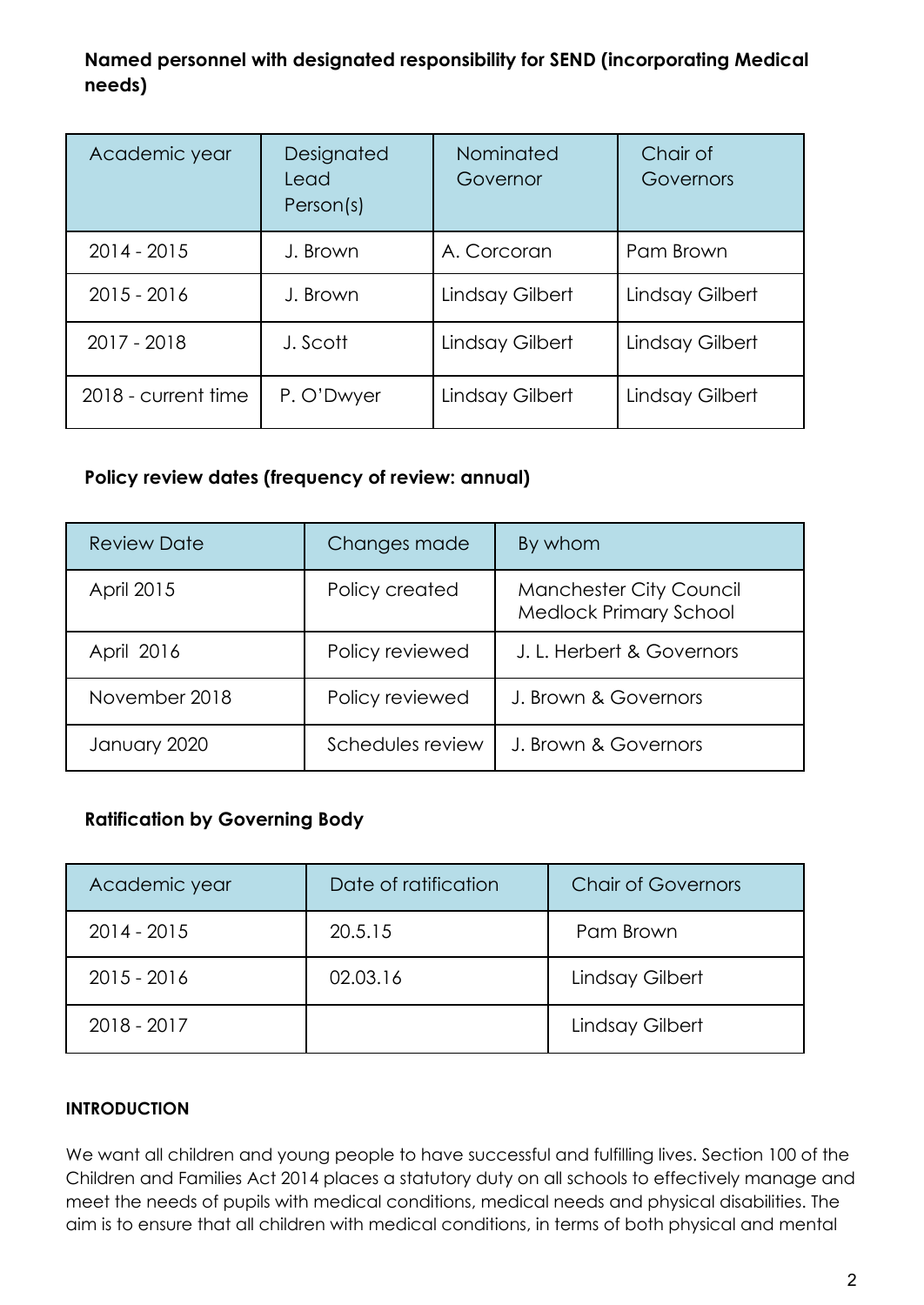health, are properly supported in school. The outcome should be that they can play a full and active role in all aspects of school life including trips, educational visits, residential and extended school activities, such that they remain healthy and achieve their academic potential.

This policy document should be considered in conjunction with all other relevant duties, policies and guidance, for example, Health and Safety legislation, the SEND code of practice and the Equality Act 2010 that may impact on support / provision for pupils with medical conditions.

Some children with medical conditions may be disabled. Where this is the case the governing body must comply with the duties under the Equality Act 2010. For example, schools are required to make reasonable adjustments to minimise or remove barriers to access and participation and ensure that individuals are not subject to less favourable treatment because of their disability. Some children may also have special educational needs (SEN) and may have a statement or Education, Health and Care Plan (EHC Plan) which brings together health and social care needs as well as their special educational provision. For children with SEN this policy should be read in conjunction with the school's SEN policy.

Supporting a child with a medical condition during school hours is not the sole responsibility of one person and the school's ability to provide effective support will depend on co-operative working with other agencies including healthcare professionals, the local authority, parents/carers, the child and, where appropriate, social care or other outreach professionals. This type of partnership working aims to ensure that the needs of pupils with medical conditions are met effectively.

Medical conditions can sometimes result in short term, frequent or long term absence from school, which can impact on educational attainment. Schools are required to recognise and consider the potential social and emotional implications associated with a medical condition, as well as the educational impact, when planning to meet the pupil's needs.

#### **PURPOSE OF DOCUMENT**

The purpose of this policy is to put in place effective management systems, arrangements and practices to support children and young people with medical conditions to attend school.

This policy also aims to give confidence to parents/carers that school will provide effective support for their child's medical condition and support their child to feel safe.

This policy clarifies the range of medical needs that may result in a child requiring support, namely:

- children with long term and/or complex medical conditions who require support to manage their medical needs on a day to day basis to keep them healthy;
- children requiring monitoring and/or intervention in emergency circumstances;
- children whose health needs may change over time in ways that cannot always be predicted.

All staff in schools and academies have a duty to maintain professional standards of care and to ensure that children and young people are safe. It is considered to be good practice that schools and academies will consider and review cases individually and actively support pupils with medical conditions, including administering medicines or medical interventions in order to meet the all-round needs of the child. However, there is no legal duty requiring individual staff to administer medication, carry out medical interventions or to supervise a child when taking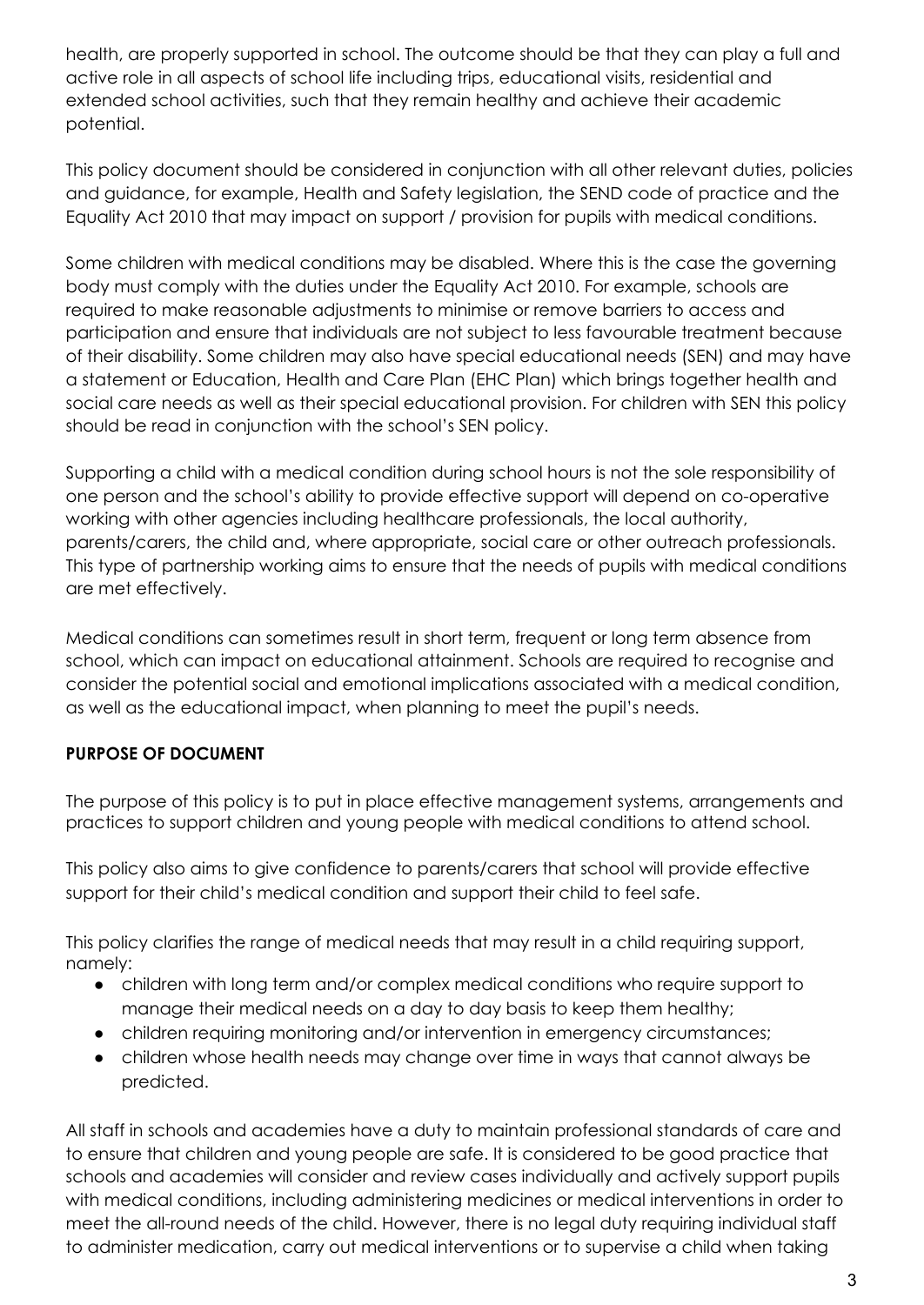medicines. Any member of staff may be asked to administer medicines or medical interventions but they cannot be required to do so. This is a voluntary role.

This policy aims to ensure that appropriate support is put in place to limit the impact on educational attainment in the event of a short or long term absence from school. Refer to school policy on managing attendance.

### **1. ROLES AND RESPONSIBILITIES**

#### **1.1 The Governing Body**

The governing body is responsible for:

- ensuring the Head Teacher develops and effectively implements policy with partners and school staff, including regular policy review;
- ensuring the Head Teacher makes all staff aware of this policy on supporting pupils with medical conditions and all staff understand their role in its implementation;
- designating a named individual/s who is responsible for effective implementation of this policy *(Julia Scott)*
- ensuring this policy clearly identifies how the roles and responsibilities of staff who are involved in the arrangements to support pupils at school with medical conditions are made clear to both staff, parents/carers and the child;
- ensuring that all relevant staff are aware of an individual child's medical condition and needs;
- ensuring that sufficient numbers of staff receive appropriate training to fulfil the roles and responsibilities of supporting children with medical conditions i.e. are able to deliver against all Individual Healthcare Plans (IHCPs) and implement policy, including in contingency and emergency situations;
- ensuring that a system is in place which identifies procedures to be followed on receipt of notification of a pupil's medical needs; procedures should cover any transitional arrangements or when pupil needs change (see Appendix 1);
- ensuring that cover arrangements are always available in the event of staff absence or staffing changes including briefing for volunteers, supply teachers and appropriate induction for new members of staff;
- ensuring that individual healthcare plans (IHCPs) are in place, where appropriate, and developed in consultation with parents/carers, healthcare professionals, relevant staff and (if appropriate) the child or young person;
- ensuring that individual healthcare plans (IHCPs) are monitored and are subject to review, at least annually, or sooner if needs change;
- ensuring that risk assessments relating to the school environment are in place, as appropriate, including consideration for actions to take in the event of emergency situations;
- ensuring that risk assessments relating to off-site visits, residential trips and extended school opportunities offered outside the normal timetable are in place, as appropriate, including consideration for actions to take in the event of emergency situations;
- ensuring that appropriate insurance is in place to support staff to undertake this role;
- ensuring that a complaints procedure is in place and is accessible.

#### **1.2 The Headteacher**

The Headteacher is responsible for: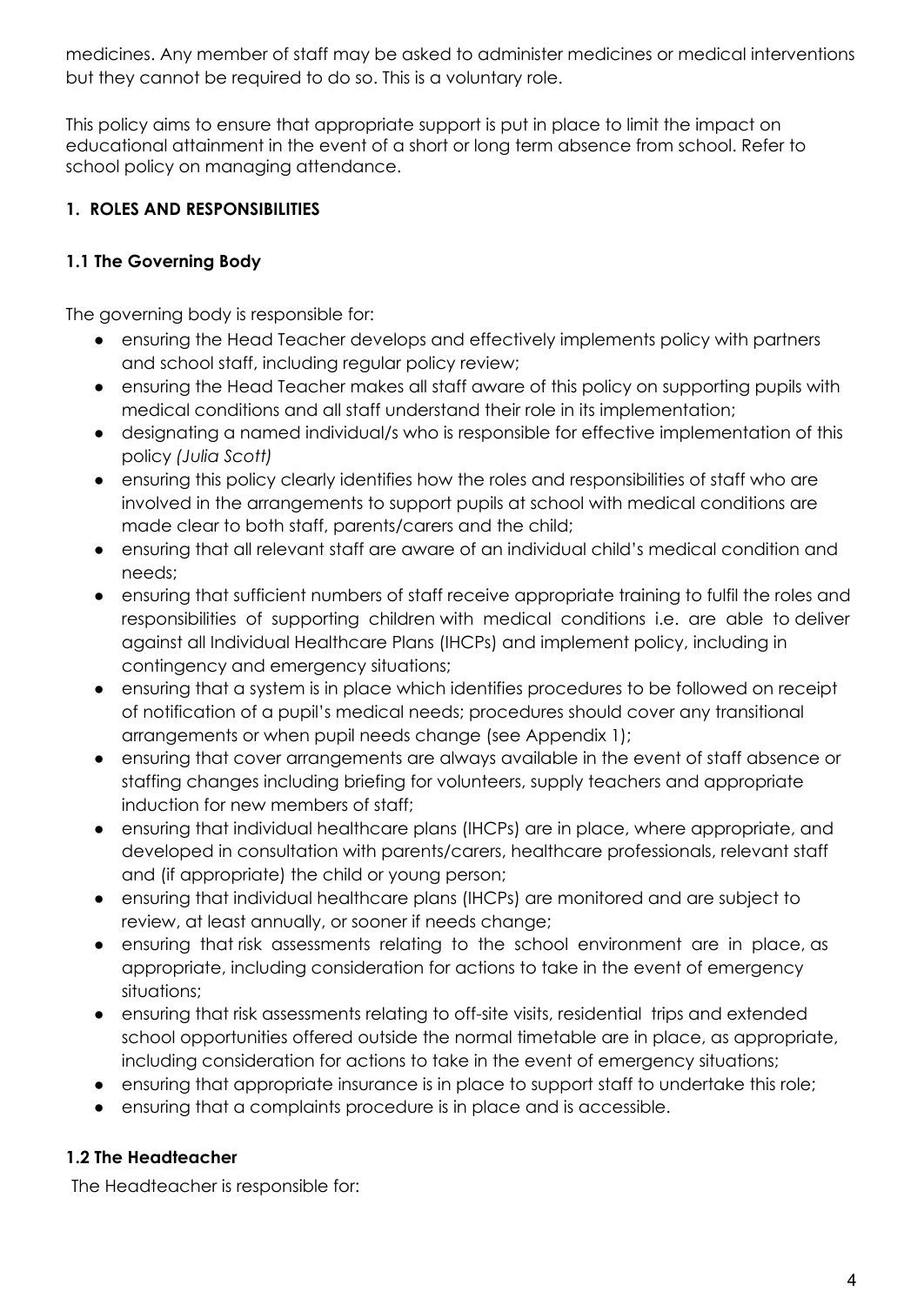- ensuring that the notification procedure is followed when information about a child's medical needs are received (Appendix 1);
- ensuring that parents/carers provide full and up to date information about their child's medical needs by completion of 'Parent/Carer Information about a Child's Medical Condition' form (Template A)
- deciding, on receipt of a ''Parent/Carer Request and Agreement for School to Administer Medicines / Medical Interventions' form (Template B), on case by case basis, whether any medication or medical intervention will be administered, following consultation with staff;
- deciding, on receipt of a 'Parent/Carer Request for the Child's Self–administration of Medication/Medical Intervention (Template C), on a case by case basis, whether any medication will be carried by the child, will be self-administered by the child or any medical intervention will be self-administered by the child, following consultation with staff, if appropriate;
- ensuring that procedures are understood and implemented by all staff, volunteers and pupils.

#### **1.3 Staff**

Any member of staff may be asked to provide support for a child with a medical condition, including the administration of medicine(s) and medical intervention(s), although they cannot be required to do so; this is a voluntary role.

School staff will receive sufficient and suitable training and achieve competency before they take on responsibility for supporting children with medical conditions.

Where children have an Individual Healthcare Plan (IHCP) the roles and responsibilities of staff will be clearly recorded and agreed.

#### **1.4 Parents/carers Responsibilities**

Parents/carers are required to:

- provide the school with sufficient and up to date information about their child's medical needs and to update it at the start of each school year or, if needs change, by completion of 'My Child's Medical Condition Parent/Carer Information' form (pg 15) or by meeting face to face for this information to be communicated to relevant staff;
- provide up to date contact information so that parents/carers or other nominated adults are contactable at all times;
- carry out any action they have agreed to as part of the implementation of an Individual Healthcare Plan (IHCP);
- provide any medication in its original packaging, with the pharmacy label stating the following:
	- a) the child's name
	- b) the child's date of birth
	- c) name of medicine
	- d) frequency / time medication administered
	- e) dosage and method of administration
	- f) special storage arrangements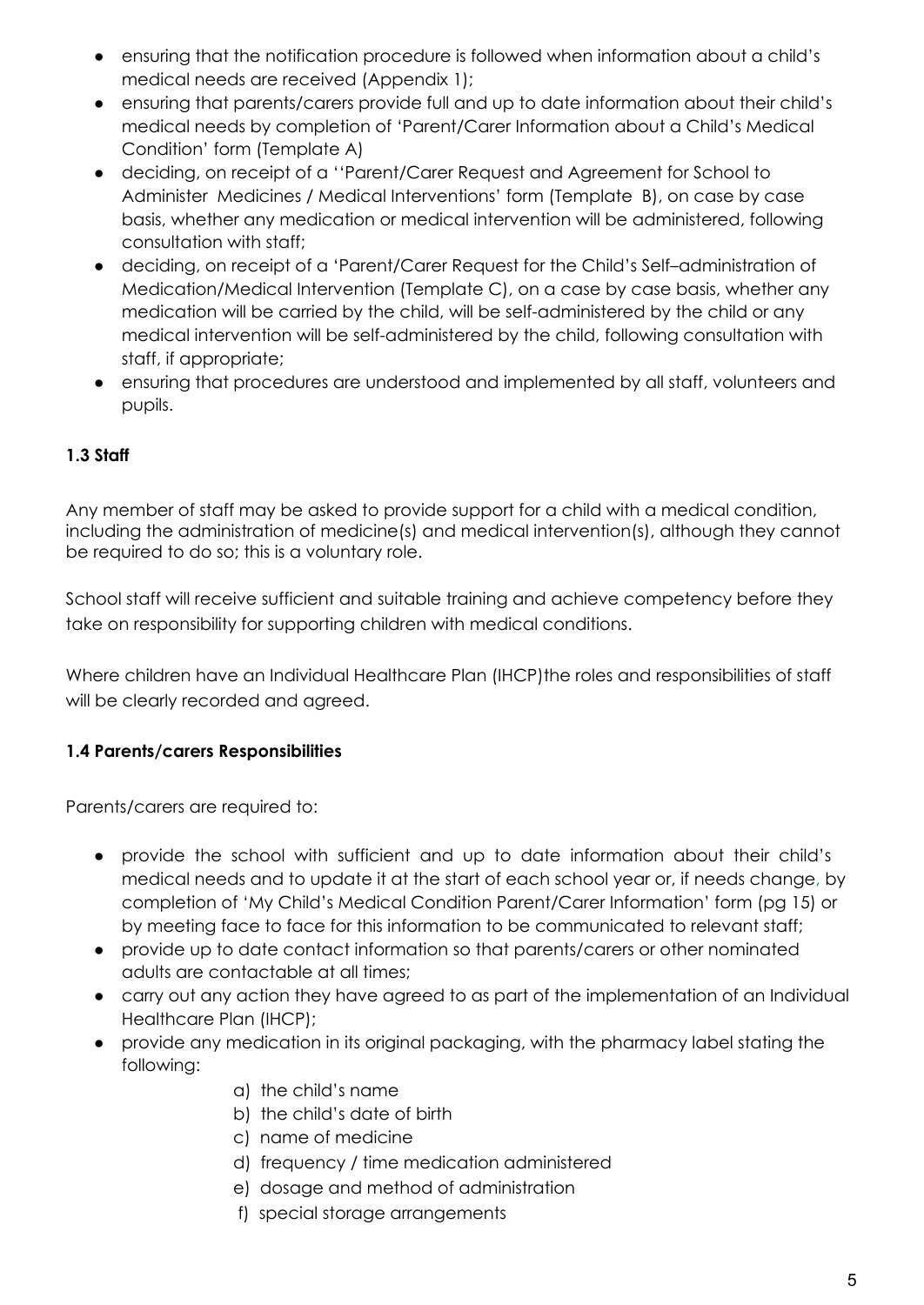- ensure that medicines or resources associated with delivery of a medical intervention have not passed the expiry date;
- collect and dispose of any medicines held in school at the end of each term or as agreed;
- store any equipment (provided by the family / medical professionals) required to carry out a medical intervention e.g. catheter tubes;
- collect and dispose of any equipment used to carry out a medical intervention e.g. sharps box.

#### **2 PUPIL INFORMATION**

Parents/carers are required to give the following information about their child's medical condition and to update it at the start of each school year or sooner, if needs change, by completion of 'My Child's Medical Condition Parent/Carer Information' form (pg 15);

- A. Details of pupil's medical conditions and associated support needed at school
- B. Medicine(s), including any side effects
- C. Medical intervention(s)
- D. Special requirements e.g. dietary needs

#### **3 MANAGING MEDICINES / MEDICAL INTERVENTIONS ON SCHOOL PREMISES**

#### **3.1 Administration of Medicines / Medical Interventions**

Medicine / medical interventions will only be administered at school when it would be detrimental to pupil's health or attendance not to do so.

It is expected that parents/carers will normally administer medication / medical interventions to their children during their time at home, where at all possible.

No medication / medical intervention will be administered without prior written permission from the parents/carers. 'Medical Permission Form - Parent/Carer Request and Agreement for School to Administer Medicines / Medical Interventions' (pg18)

The Head Teacher will decide whether and by whom any medication or medical intervention will be administered in school, following receipt of the above form and after consultation with staff. It may also be appropriate for training to be in place before this can be instigated.

No changes to administration method or dosage of medication or changes in procedures relating to medical interventions will be carried out without written authority from parents/carers and recorded amendment to the 'Medical Permission Form - Parent/Carer Request and Agreement for School to Administer Medicines / Medical Interventions' (pg18)

The Head Teacher will decide whether a child is able to carry and self-administer any medication or self-administer any medical intervention; following consultation with staff as appropriate following permission request

All medicines / medical interventions will normally be administered during school breaks and/or lunchtime.

If, for medical reasons, medicine has to be taken at other times during the day, or a medical intervention has to be delivered at a different time, arrangements will be made for the medicine / medical intervention to be administered at other prescribed times.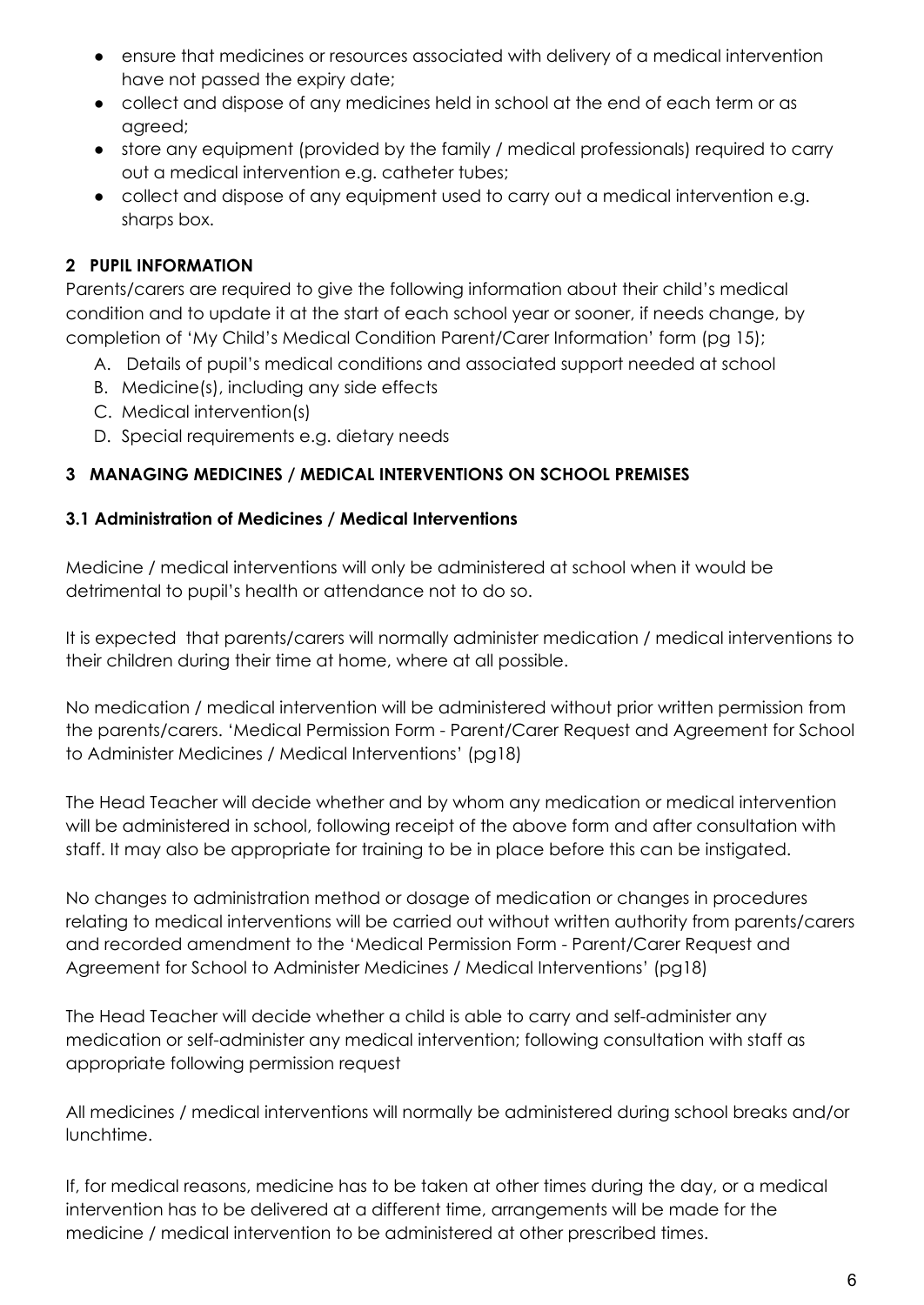Pupils will be told where their medication / medical intervention equipment and resources are kept and who will administer them.

Any member of staff, on each occasion, giving medicine / medical intervention to a pupil should check:

- A. Name of pupil
- B. Written instructions provided by the parents/carers or healthcare professional or as agreed in an Individual Healthcare Plan (IHCP)
- C. Prescribed dose, if appropriate
- D. Expiry date, if appropriate

Any member of staff, on each occasion, will make a written record of medication / medical interventions administered on the 'Record of Administration of Medicines / Medical Intervention to an Individual Child'

No child under 16 will be given medicine unless prescribed by a doctor, including those containing **aspirin**.

#### **3.2 Child's Role in Managing their own Medical Needs**

After discussion with parents/carers, children who are competent will be encouraged to take responsibility for managing their own medicines and medical interventions.

Written permission from the parents/carers 'Medical Permission Form - Parent/Carer Request and Agreement for School to Administer Medicines / Medical Interventions' (pg18) will be required for pupils to self-administer medicine(s) / medical intervention(s).

Children who can take medicines or manage medical interventions independently may still require a level of adult support e.g. in the event of an emergency. In this situation agreed procedures will be documented in an IHCP.

#### **3.3 Refusing Medication / Medical Intervention**

If a child refuses to take their medication / medical intervention, staff will not force them to do so. Refusal to take medication will be recorded and dated on the child's record sheet. Reasons for refusal to take medications / medical intervention must also be recorded as well as the action then taken by the member of staff.

Parents/carers will be informed as soon as possible. Where the child is potentially placing themselves at risk by refusal, parents/carers will be informed immediately.

#### **3.4 Storage of Medicines / Medical Intervention Equipment and Resources**

All children will know where their medicines / medical intervention equipment/resources are at all times and will be readily available as required.

#### **3.5 Records**

Records are only kept for the period of time a medical intervention or course of medicine is required. At the end of a medical intervention or course of medication, all records and forms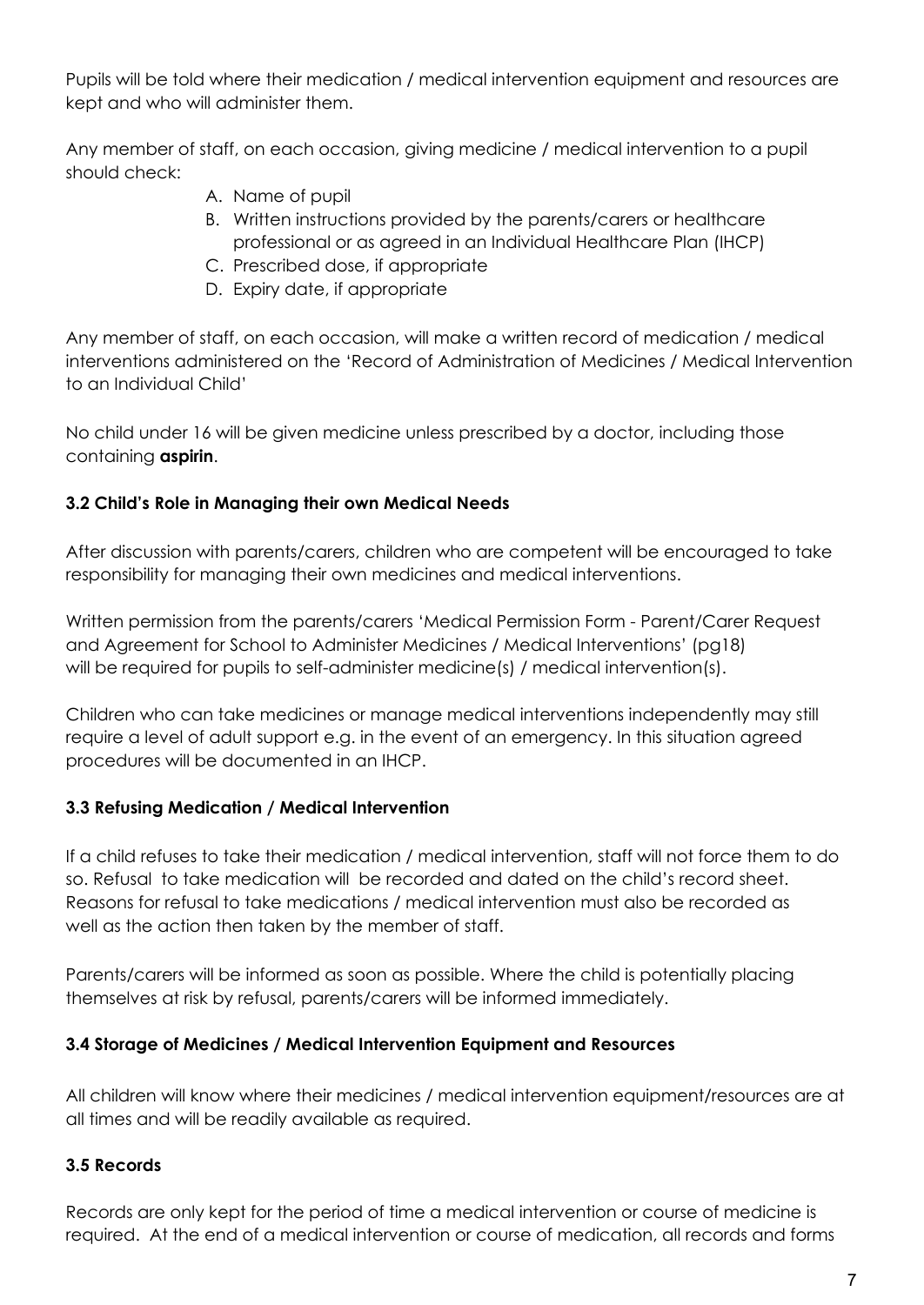will be destroyed. Medlock Primary school is committed to ensure all of your information and data is protected therefore every effect is taken to only store current and relevant data about you and your family.

In the case of the 'Parent/Carer Information 'My Child's Medical Condition'' form, the form is only held in order to complete a Individual Health Care Plan (IHCP). On the completion and agreement of a IHCP, the 'Parent/Carer Information 'My Child's Medical Condition'' form is destroyed. The IHCP is then held for the period of time it is needed and shared appropriately with all relevant staff. It will also be shared with other relevant agencies and services, including NHS services and specialist staff from outreach services in Special Schools. Should a child move settings (both at the end of their primary education and move to high school, or mid year to another primary setting), the IHCP will be shared with the school to be attended as part of transition.

All 'Parent/Carer Request and Agreement for School to Administer Medicine(s) or Medical Intervention(s)' forms will be destroyed at the end of the course of medication or treatment. If copies are required by families they must be requested in advance of the end of the course of treatment so copies can be made before destruction.

#### **3.6a Controlled drugs**

A child who is prescribed a controlled drug may legally have it in their possession if they are competent to do so but passing it to another child for use is an offence. This is to be communicated, when relevant, to all parties.

Where controlled drugs are not an individual child's responsibility, they will be kept in a non-portable locked cabinet in a secure (named) environment e.g. admin office, medical room. Only named staff, cited on the IHCP, will have access.

Controlled drugs will be easily accessible in an emergency as agreed with parents/carers or described in the child's IHCP.

Where controlled drugs are not an individual child's responsibility, records will be kept of any doses used and the amount kept on the premises.

#### **3.6b Non-controlled drugs and medical resources**

All medicines and medical equipment / resources will be stored safely as agreed with parents/carers or described in the child's IHCP.

## **4. TRAINING**

Staff must not give prescription medicines or undertake healthcare procedures without appropriate training. A First Aid Certificate does NOT constitute appropriate training in supporting children with medical conditions.

All staff will be made aware of the school's policy for supporting pupils with medical conditions and their role in implementing that policy through, for example, whole school awareness training, involvement in development of IHCPs, staff briefing sessions etc.

Specialist training and advice will be provided by appropriate healthcare professionals, e.g. specialist epilepsy nurse, asthma training by school nurse etc, for staff involved in supporting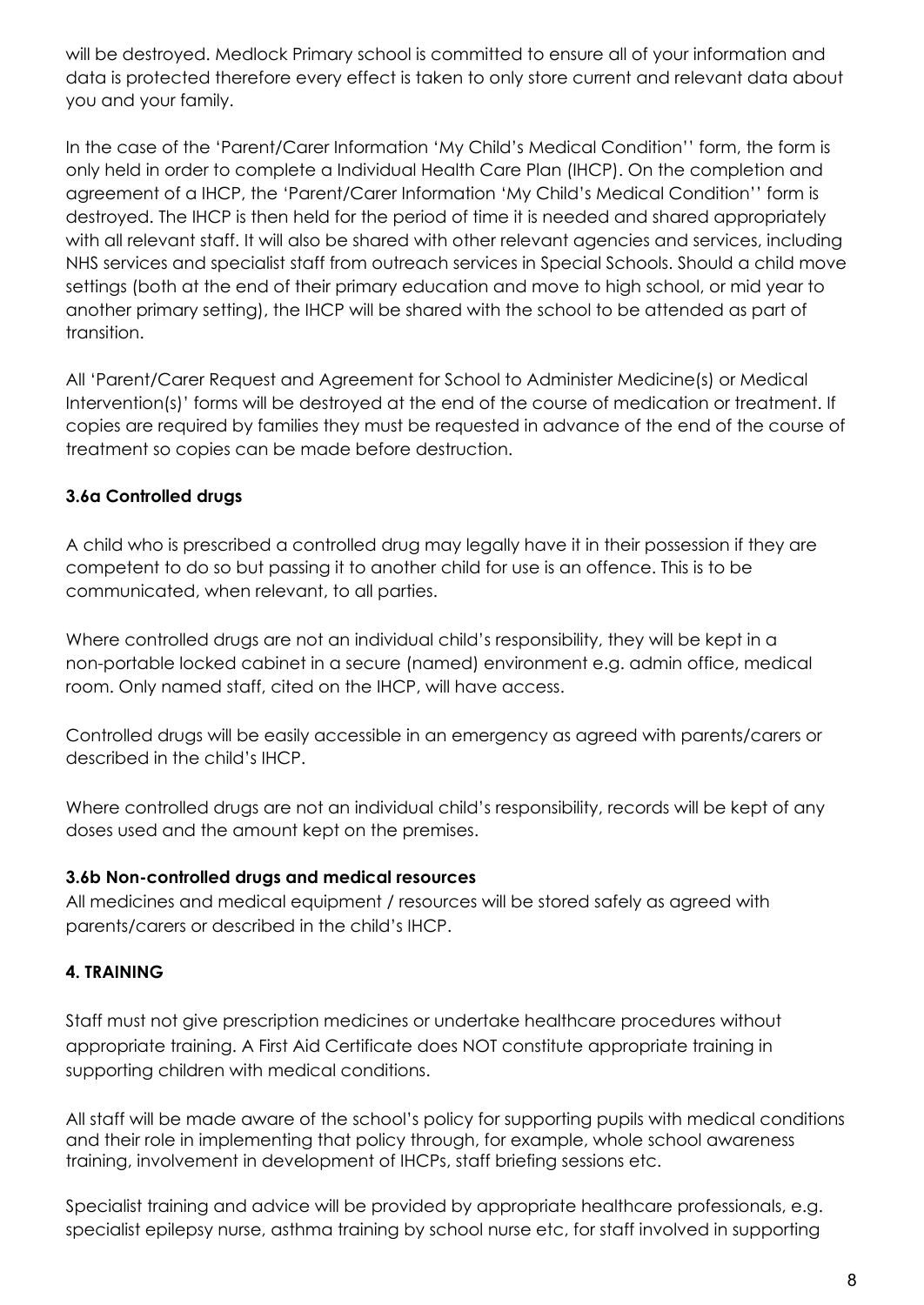pupils with medical conditions including the administration of relevant medicines / medical interventions. Best practice models are to be used, ie Asthma training to be delivered 'whole staff', each academic year.

Training for all staff will be provided on a range of medical needs, including any resultant learning needs, as and when appropriate.

Training will be sufficient to ensure staff are competent and have confidence in their ability to support pupils with medical conditions. It will also fulfil the requirements set out in individual healthcare plans for the pupils they relate to. Induction training will raise awareness of school's policy and practice on supporting pupils with medical condition(s).

School will make every effort to ensure that specialist training will be completed as quickly as possible to ensure that the child is able to attend school safely.

A record of staff training carried out will be kept, identifying the date review or refresher training will be required where appropriate. 'Record of Staff Training' (Template F)

#### **5. INDIVIDUAL HEALTH CARE PLANS (IHCP)**

Where appropriate, an Individual Health Care Plan (IHCP) will be drawn up in consultation with the school, parents/carers, health professionals and any other relevant professionals.

The content of an individual child's IHCP will be dependent on the complexity of their needs and may include the following:

- A. an overview (Pen Portrait / One Page Profile) of the child's needs and provision in place in school to manage those needs;
- B. a description of the medical condition, its presentation (signs, symptoms, triggers etc) and impact on access to the school environment and learning opportunities;
- C. arrangements around administration of medication(s) / medical intervention(s);
- D. arrangements around management of medical emergency situations;
- E. arrangements around management and support for personal care needs, including intimate and invasive care e.g. catheterisation, toileting support, gastro-tube feeding etc;
- F. risk assessment for access to the school environment and curriculum;
- G. arrangements for evacuation in the event of an emergency;
- H. the level of support required in school, who will provide this support, their training needs and cover arrangements for when they are unavailable;
- I. how, if agreed, the child is taking responsibility for their own health needs;
- J. reference to staff confidentiality.

Individual Health Care Plans will be reviewed annually or sooner if needs change.

#### **Intimate and Invasive Care**

Cases where intimate or invasive care is required will be agreed on an individual basis. Decisions made about procedure and practice will be recorded within the pupils Individual Healthcare Plan IHCP and take account of safeguarding issues for both staff and pupils.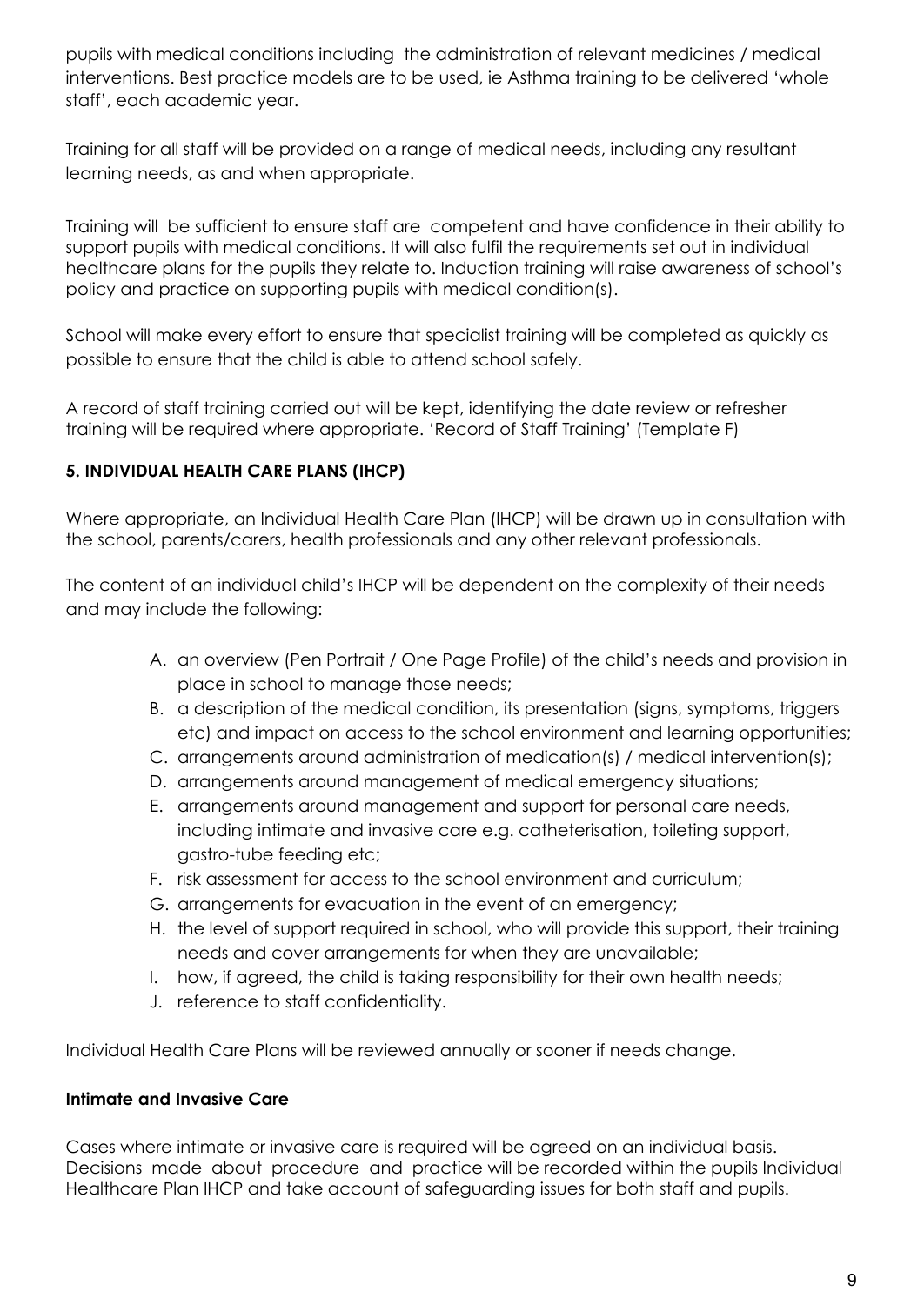Information about the types of training required for administration of medicines and medical interventions commonly found in schools is contained in Appendix 3 (Medicines and Medical Interventions).

#### **6. OFF-SITE AND EXTENDED SCHOOL ACTIVITIES**

Pupils with medical conditions will be actively supported in accessing all activities on offer including school trips, sporting activities, clubs and residential / holidays.

Preparation and forward planning for all off-site and extended school activities will take place in good time to ensure that arrangements can be put in place to support a child with a medical condition to participate fully.

School will consider what reasonable adjustments need to be put in place to enable children with medical conditions to participate safely and fully.

School will carry out a thorough risk assessment to ensure the safety of all pupils and staff. In the case of pupils with medical needs, the risk assessment process will involve consultation with child, parents/carers and relevant healthcare professionals to ensure the pupil can participate safely. Please refer to Health and Safety Executive (HSE) Guidance on School Trips.

In some circumstances evidence from a clinician, such as a hospital consultant, may state that participation in some aspects offered is not possible. Where this happens, school will make alternative arrangements for the child.

Arrangements will be in place to ensure that an IHCP can be implemented fully and safely when out of school. Risk assessment will identify how IHCPs will be implemented effectively off-site and where additional supervision or resources are required.

#### **7. MANAGING EMERGENCIES AND EMERGENCY PROCEDURES**

The Head Teacher will ensure that all staff are aware of the school's general risk management processes and planned emergency procedures.

Where a child has an IHCP this will clearly define what constitutes an emergency and describes what to do. This may include:

- A. an Emergency Medical Protocol that details the actions to be taken by staff and supported by specialist training where relevant e.g. seizure management and administration of rescue medication;
- B. a Personal Emergency Evacuation Plan (PEEP) that details the actions to be taken by staff to support the child's evacuation from the building, supported by specialist training where relevant e.g. use of an Evac chair;
- C. The Personal Emergency Evacuation Plan should also detail the actions to be taken by staff to support how staff will manage the child's medical needs during the evacuation e.g. ensuring appropriate medication is taken outside and is available whilst at the assembly point.

School has a procedure for contacting emergencies services (Template G) which is displayed in the appropriate places e.g. office, staff room etc.

#### **8. CONFIDENTIALITY AND SHARING OF INFORMATION WITHIN SCHOOL**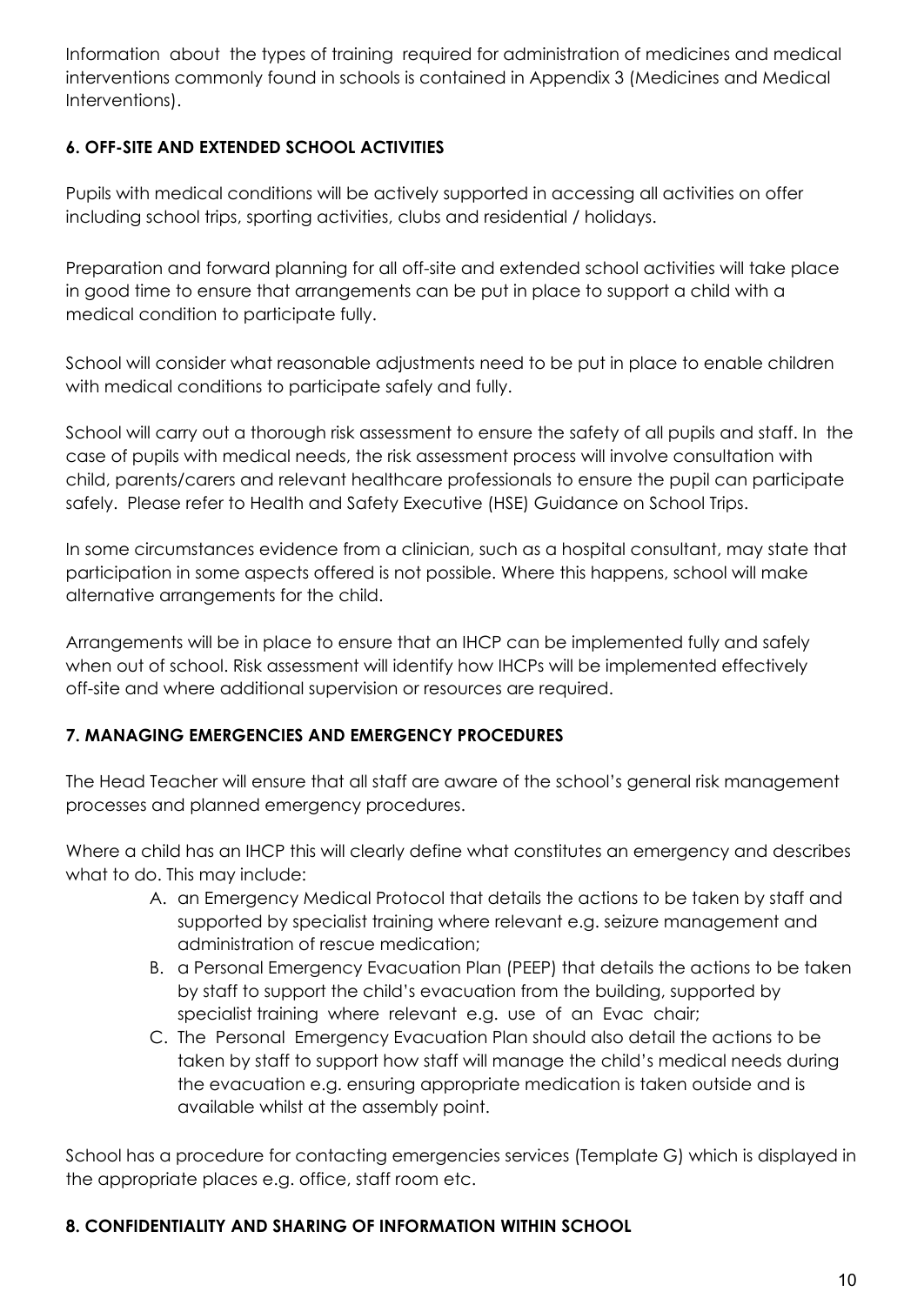Under the Data Protection Act 2018 we take the management and confidentiality of medical information seriously and our school data protection policy and privacy notices outline how we manage this type of information.

School is aware of the need to manage confidential information sensitively and respectfully, maintaining the dignity of the child and family at all time.

School will disseminate information to key members of staff involved in the child's care on a needs-to-know basis, as agreed with parents/carers.

Where the child has an Individual Healthcare Plan (IHCP) this will be shared with key staff with regular scheduled re-briefings.

School will ensure that arrangements are in place to inform new members of staff of the child's medical needs.

School will ensure that arrangements are in place to transfer information on a child's medical needs to staff during any transition.

#### **9. LIABILITY AND INDEMNITY**

School insurance policies provide liability cover relating to the administration of medicines. In the case of medical interventions, individual cover may be arranged for any specific healthcare procedures, including information about appropriate staff training and other defined requirements of the insurance policy. The school's insurance arrangements are as follows:

QBE Insurance through Manchester City Council

#### **10. COMPLAINTS PROCEDURE**

In the first instance parents/carers dissatisfied with the support provided should discuss their concerns directly with the *Head Teacher / SENCO.*

If, for whatever reason, this does not resolve the issue then a formal complaint can be made in writing to the school's governing body.

See school complaints policy

#### **11. UNACCEPTABLE PRACTICE**

The school considers that the **following constitute unacceptable practice**:

- requiring parent/carers or otherwise making them feel obliged to attend school to administer medicines / medical interventions or provide medical support to their child, including around toileting issues – no 2/carer should have to give up working because the school is failing to support their child's medical needs;
- preventing children from participating or creating unnecessary barriers to children participating in any aspect of school life, including trips, e.g. by requiring parents/carers to accompany the child.
- preventing children from easily accessing and administering their medicines as and where necessary;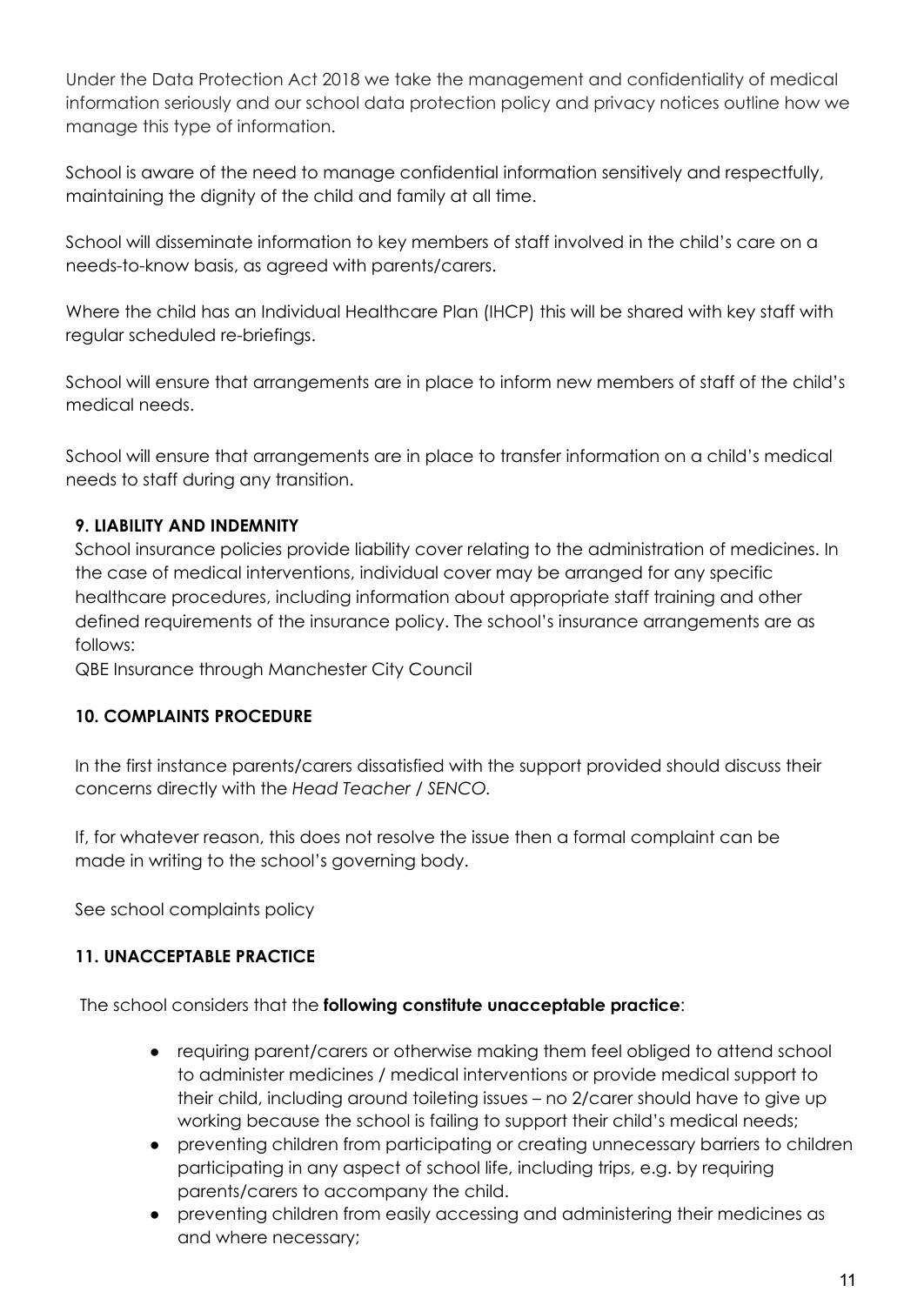- assuming that every child with the same condition requires the same treatment;
- ignoring the views of the child and/or their parents/carers (although this may be challenged);
- ignoring medical evidence or opinion (although this may be challenged);
- sending children with medical conditions home without reference to IHCP or agreed procedures;
- preventing children with medical conditions from staying at school for normal school activities, including lunch, unless this is specified in their IHCP;
- penalising children for their attendance record if their absences are related to their medical condition e.g. hospital appointments;
- preventing children from eating, drinking or taking toilet /other breaks whenever they need to in order to manage their medical condition effectively.

#### **Medlock Primary School Notification Procedure**

#### **Point of Notification**

- School receives notification of child's medical condition and needs from parent/carer, LA, healthcare professional or other school.
- Parents asked to complete (Parent/Carer Information about a Child's Medical Condition 'form (Template A).
- School notifies School Nursing Service if the child has not yet been brought to their attention.

#### **Initial Meeting**

School Lead and parents/carers meet to discuss **Parent/Carer Information about a Child's Medical Condition'** form (Template A).

#### **Formal Request**

- Parent/carer completes 'Parent/Carer Request and Agreement for School to Administer Medicines / Medical Interventions' form (Template B), if required
- Parent/carer completes 'Parent/Carer Request for the Child's Self- administration of Medication / Medical Intervention' form (Template C), if required.

#### **Multi-Agency Meeting**

School co-ordinates a multi-agency meeting to include parents/carers, relevant healthcare professionals and any other professionals or agencies involved to identify pupil support needs and staff training needs.

#### **Staffing**

- School consults with staff to plan for the administration of any medication or medical intervention.
- Appropriate training is provided for staff and recorded on **'Record of Staff Training'** form (Template E).

#### **IHCP**

- School develops an **Individual Healthcare Plan** (IHCP), if appropriate, with parents/carers,pupil,healthcare and other relevant professionals.
- IHCP agreed by parents/carers and the school.

#### **Medicines and Medical Interventions**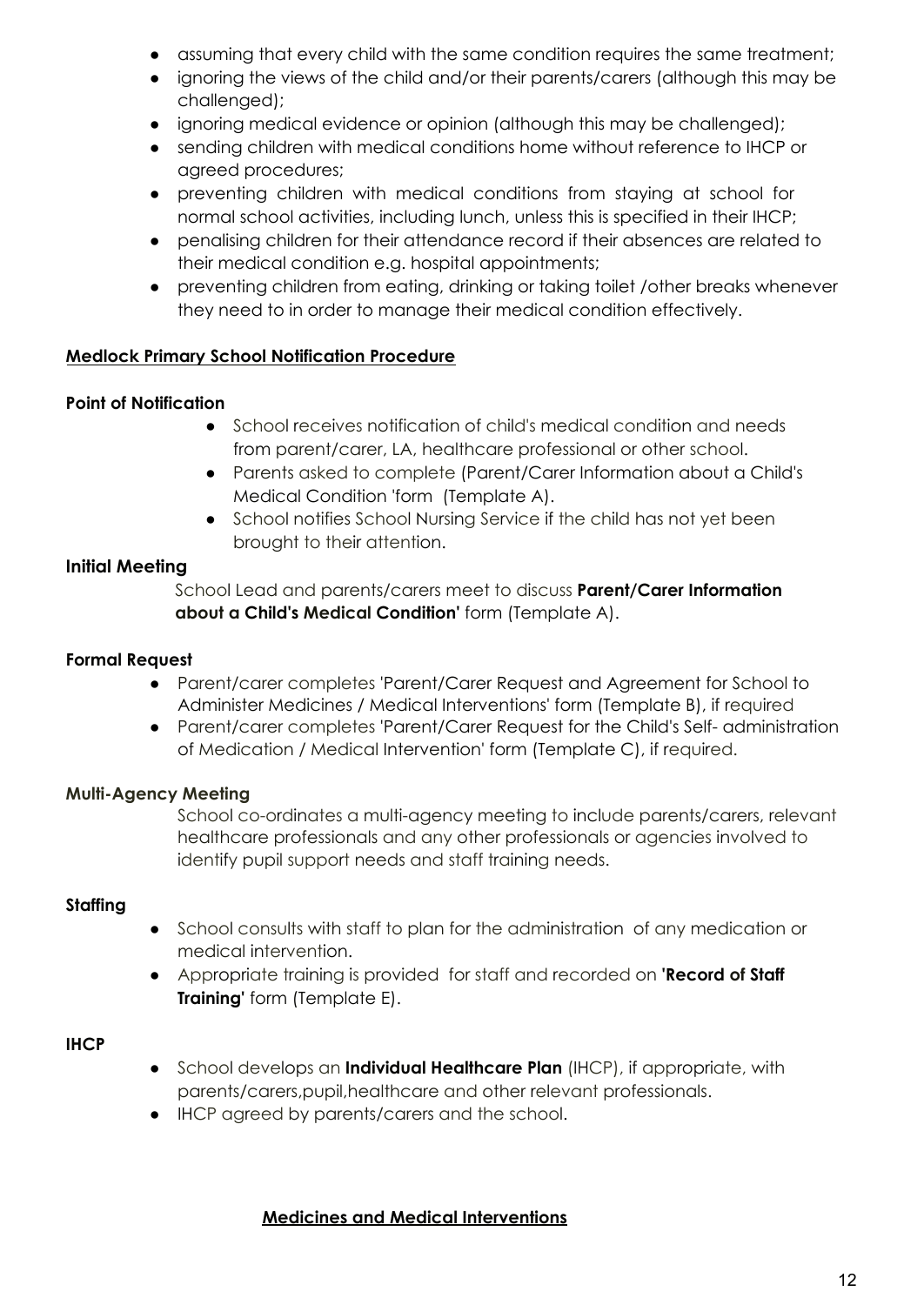Some of the medicines and medical interventions commonly managed within special and mainstream schools are detailed below.

#### **Medicines**

| <b>Medical Needs</b>                                         | <b>Medicine</b>                                                     | <b>Training Requirements</b>                    |
|--------------------------------------------------------------|---------------------------------------------------------------------|-------------------------------------------------|
| Adrenal Insufficiency                                        | Hydrocortisone                                                      |                                                 |
| Diabetes Type 1                                              | Insulin                                                             | Training by specialist nursing team<br>required |
| Eczema                                                       | Topical corticosteroids Emollients<br>(moisturising creams)         |                                                 |
| Epilepsy (rescue<br>medication in the event<br>of a seizure) | Midazolam hydrochloride (Buccolam)<br>Midazolam maleate (Epistatus) | Training by specialist nursing team<br>required |
| Muscle spasm (Cerebral<br>Palsy)                             | <b>Baclofen</b>                                                     |                                                 |
| Severe allergy /<br>anaphylaxis                              | Adrenaline (EpiPen)                                                 | Training by specialist nursing team<br>required |

## **Medical Interventions**

| <b>Situation</b>                                                        | <b>Medical Intervention</b>                                                                                        | <b>Training Requirements</b>                                  |
|-------------------------------------------------------------------------|--------------------------------------------------------------------------------------------------------------------|---------------------------------------------------------------|
| Blood-Glucose (Sugar) Level<br>Monitoring                               | includes<br>Testing procedure<br>taking a small blood sample                                                       | Training by specialist nursing<br>team required               |
| Catheterisation                                                         | Clean Intermittent<br>Catheterisation (CIC)<br>Self-Catheterisation (CIC)<br>Management of In-Dwelling<br>Catheter | Training by specialist nursing<br>team required               |
| Diabetes and Insulin<br>management                                      | Injection of insulin (insulin pen)<br>Dose management                                                              | Training by specialist nursing<br>team required               |
| Gastrostomy / Nasogastric<br>feeding (tube feeding into the<br>stomach) | <b>Bolus (Gravity) feeding</b><br>$\bullet$<br>procedure<br>Pump feeding procedure<br>Management of stoma site     | Training by specialist nursing<br>team required               |
| Hickman (Central) Line                                                  | Awareness raising, management<br>and monitoring                                                                    | Training by specialist nursing<br>team required               |
| Oxygen Therapy                                                          | Management of oxygen via<br>cylinders                                                                              | Training required by suppliers<br>and specialist nursing team |
| Tracheostomy                                                            | Trache and equipment<br>$\bullet$<br>care and management<br>Suction<br>Changing / replacing trache<br>tube         | Training by specialist nursing<br>team required               |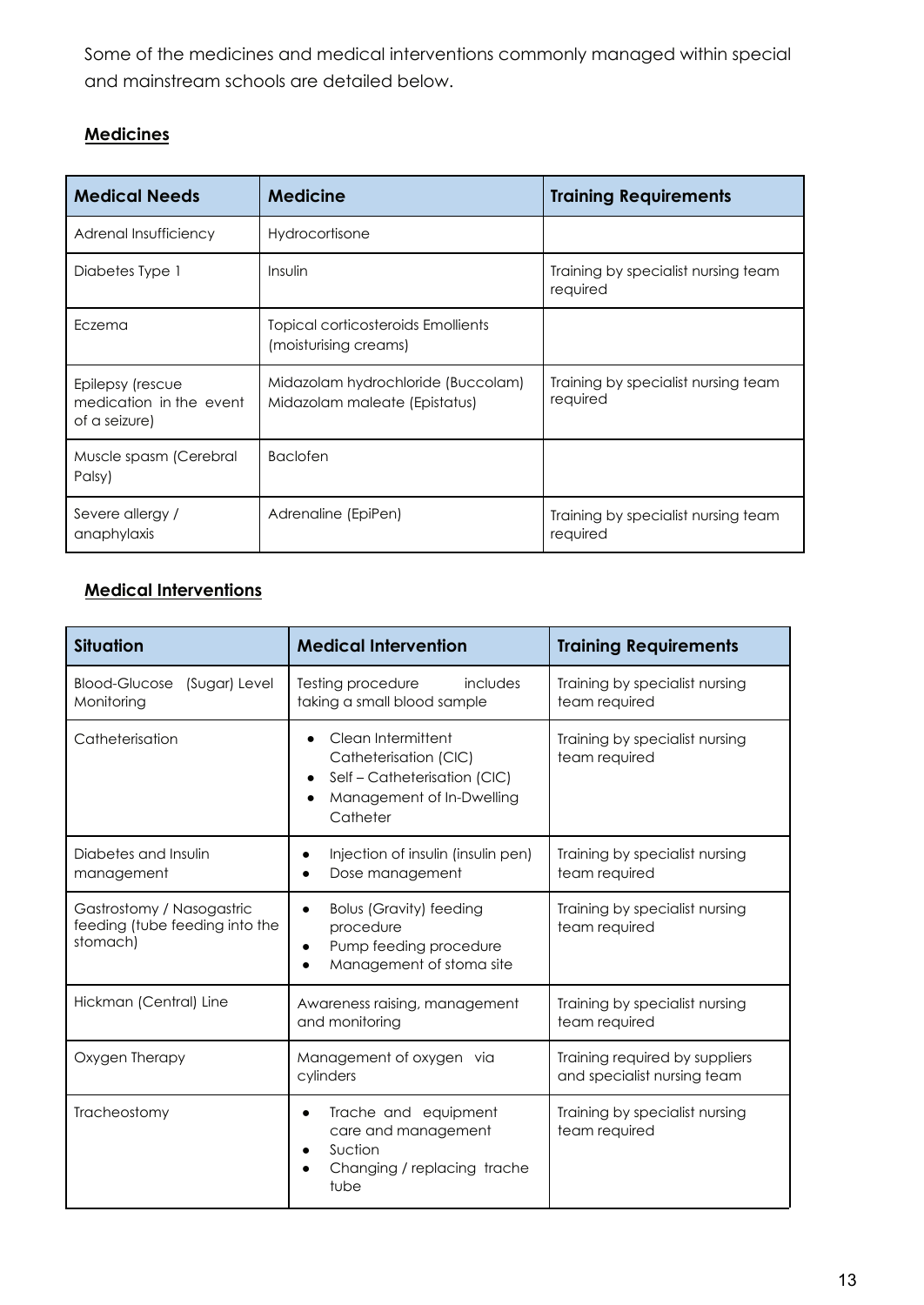

#### **Parent/Carer Information 'My Child's Medical Condition'**

To ensure the welfare of your child we are asking for additional personal and sensitive information so that we can ensure we safeguard them at all times. The information you provide on this form will be used to produce a care plan for your child's needs. This information is transferred to the 'Individual Health Care Plan' (IHCP); and this form is then destroyed. All information held by the school is covered by the school privacy notice, and this explains your rights with regards to the information held, and how to contact our Data Protection Officer.

| <b>Date</b>              |  |
|--------------------------|--|
| <b>Child's Full Name</b> |  |
| Class                    |  |

# **Hospital / Clinic Consultant / Specialist Nurse / Community Health e.g. paediatrician, physiotherapist, occupational therapist**

#### **Please name all relevant practitioners**

| <b>Name &amp; Position</b> |  |
|----------------------------|--|
| <b>NHS</b> service         |  |
| <b>Contact number</b>      |  |

| Name & Position       |  |
|-----------------------|--|
| NHS service           |  |
| <b>Contact number</b> |  |

#### **Child's Medical Information**

| <b>Diagnosis / Condition</b>                                        |  |
|---------------------------------------------------------------------|--|
| <b>Regular Medicine - 1</b>                                         |  |
| <b>Time administered</b>                                            |  |
| $Side - effects$                                                    |  |
| <b>Contraindications</b><br>(When should medicine<br>never to used) |  |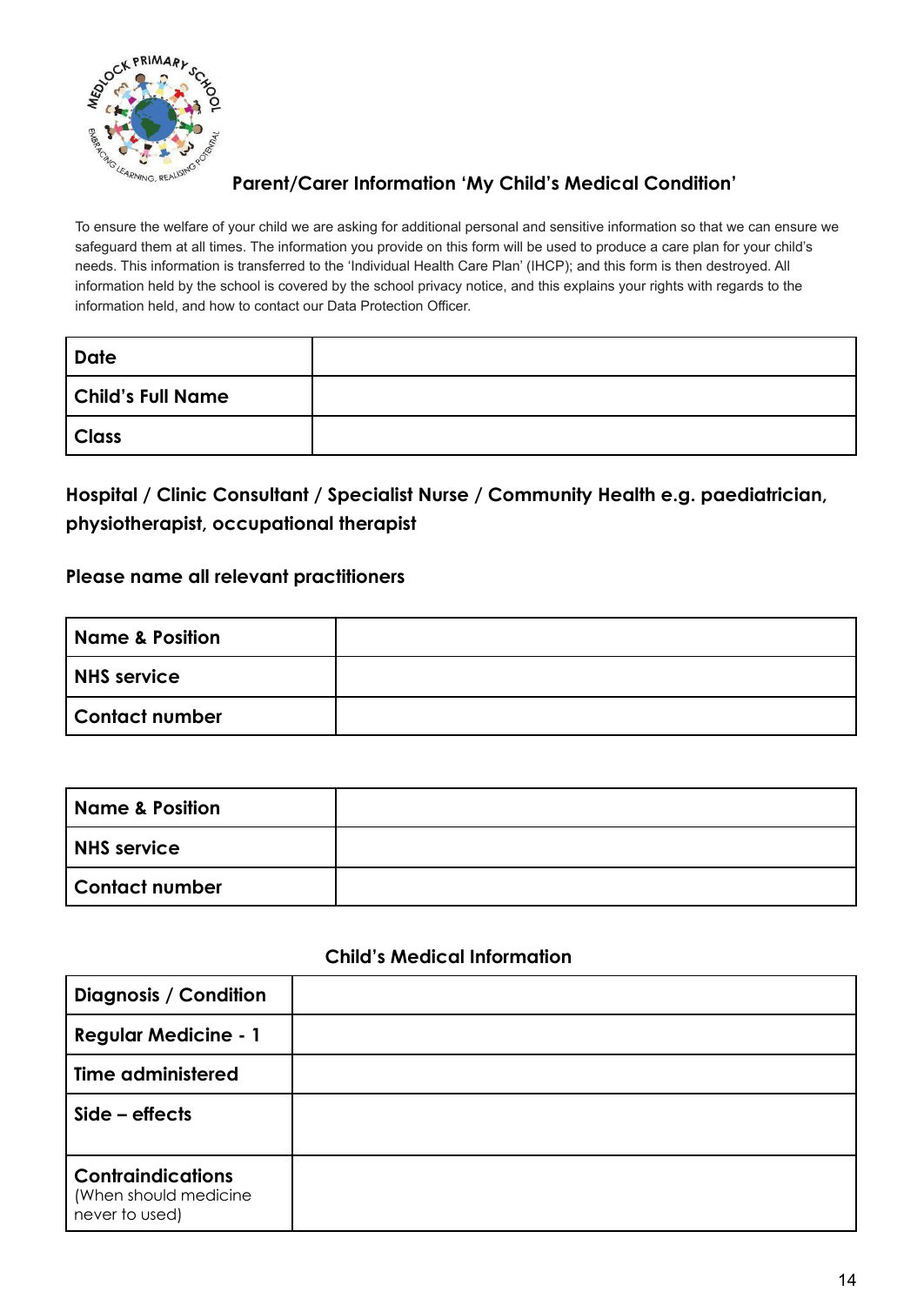|                                                                     | Does the child require this medicine to be administered regularly e.g. every day<br>during the school day? Yes / No (please delete) |
|---------------------------------------------------------------------|-------------------------------------------------------------------------------------------------------------------------------------|
| <b>Regular Medicine - 2</b>                                         |                                                                                                                                     |
| Time administered                                                   |                                                                                                                                     |
| $Side - effects$                                                    |                                                                                                                                     |
| <b>Contraindications</b><br>(When should medicine<br>never to used) |                                                                                                                                     |
|                                                                     | Does the child require this medicine to be administered regularly e.g. every day<br>during the school day? Yes / No (please delete) |
| <b>Regular Medicine - 3</b>                                         |                                                                                                                                     |
| <b>Time administered</b>                                            |                                                                                                                                     |
| $Side - effects$                                                    |                                                                                                                                     |
| <b>Contraindications</b><br>(When should medicine<br>never to used) |                                                                                                                                     |
|                                                                     | Does the child require this medicine to be administered regularly e.g. every day<br>during the school day? Yes / No (please delete) |
| <b>Emergency Medicine</b>                                           |                                                                                                                                     |
| Time administered                                                   |                                                                                                                                     |
| $Side - effects$                                                    |                                                                                                                                     |
| <b>Contraindications</b><br>(When should medicine<br>never to used) |                                                                                                                                     |
| No (please delete)                                                  | Might the child require this medicine to be administered during the school day? Yes /                                               |
|                                                                     |                                                                                                                                     |

## **Regular Medical Intervention e.g. catheterisation, suction/tracheostomy care**

| Name of intervention  |                                                                                                                                              |
|-----------------------|----------------------------------------------------------------------------------------------------------------------------------------------|
| Time administered     |                                                                                                                                              |
| <b>Equipment used</b> |                                                                                                                                              |
|                       | Does the child require a medical intervention to be administered regularly e.g.<br>every day during the school day? Yes / No (please circle) |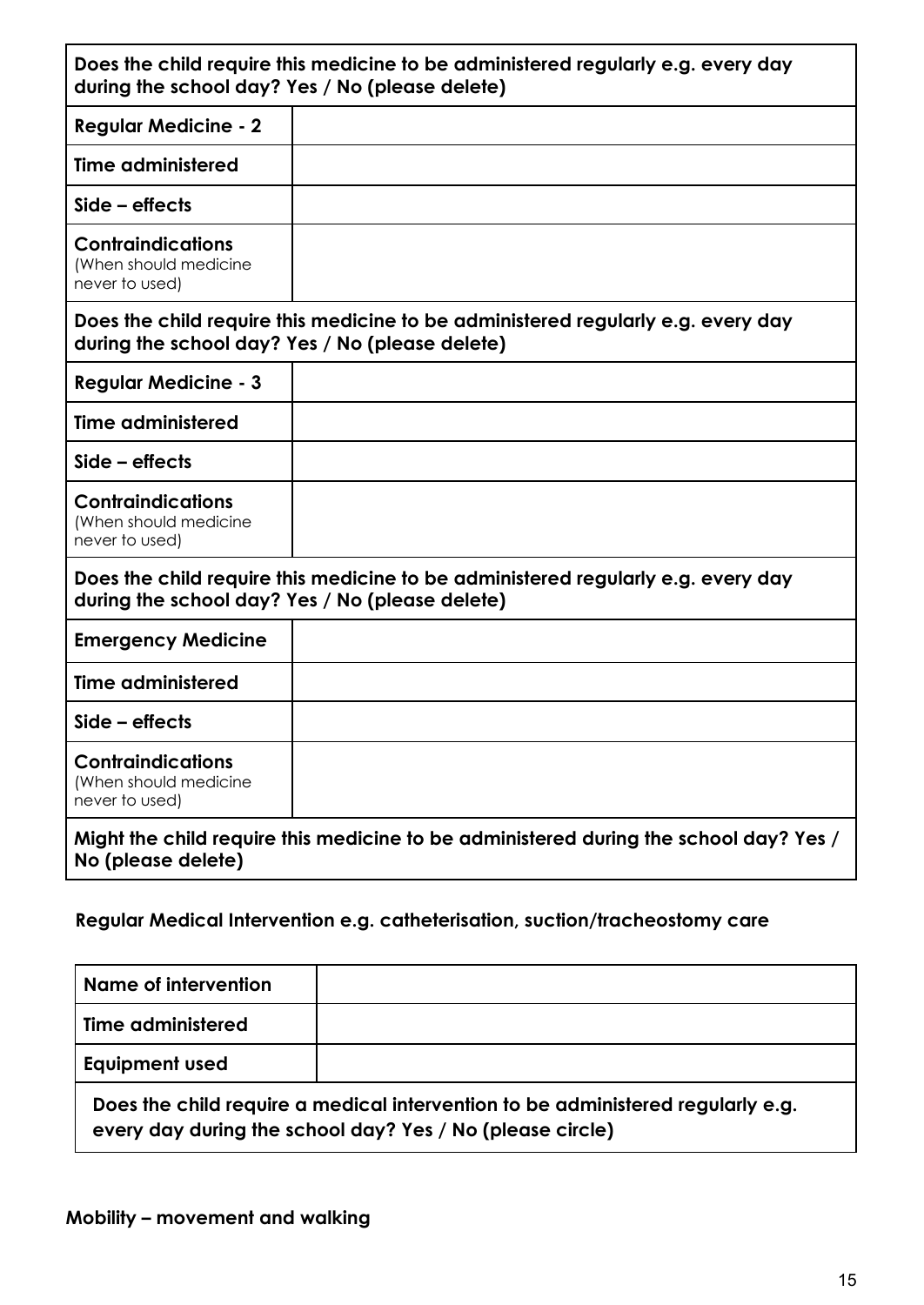| <b>Walking aids used</b>            |  |
|-------------------------------------|--|
| Physiotherapy needs /<br>programmes |  |

#### **Personal Care**

| <b>Dressing Needs /</b><br>Support             |  |
|------------------------------------------------|--|
| <b>Feeding Needs Support</b><br>(Food & Drink) |  |
| <b>Toileting Needs / Support</b>               |  |

**To be completed Prior to meeting with School's Inclusion Team. All information on this form needs to up to date and accurate in order as it may be used to create a IHCP.**

**Confirmation**

**I confirm all information is accurate.**

**Signed**

**Parent Name (please print)**

**Date**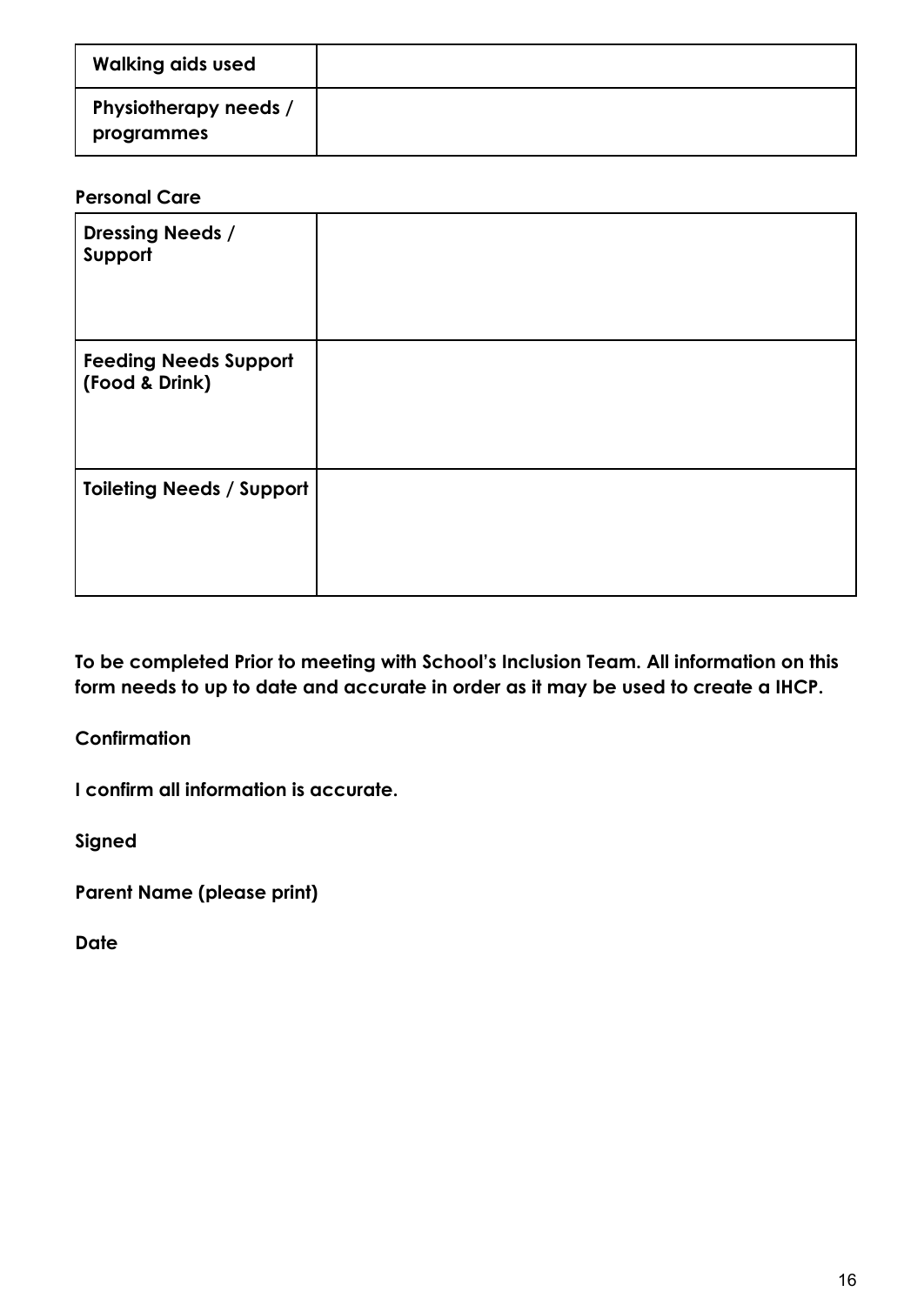# **Medlock Primary School Parent/Carer Request and Agreement for School to Administer Medicine(s) or Medical Intervention(s)**

The school will not give your child medicine or carry out a medical intervention unless you complete this form. By signing this form you are consenting to staff administering medicine, supervise your child when they take their medicine or carry out the medical interventions. You are also consenting for the information on this form to be shared with all school staff to support your child receive their medication safely.

On completion of the course of medicine, this form will be destroyed.

| <b>Child's Full Name</b> |  |
|--------------------------|--|
| <b>Class</b>             |  |
| <b>Date</b>              |  |
| <b>Medical Condition</b> |  |

| <b>Name of Medicine</b>                                             |  |  |
|---------------------------------------------------------------------|--|--|
| <b>Dosage</b>                                                       |  |  |
| <b>Method of administration</b>                                     |  |  |
| Timing(s) - When should it<br>be administered?                      |  |  |
| Side-effects                                                        |  |  |
| <b>Contraindications</b><br>(When should medicine never<br>to used) |  |  |
| Self-administration Yes / No (please delete)                        |  |  |

**I give permission for school / my child (delete as appropriate) to administer the medicines above**

**Signature**

**Parent/ Carer's Full Name (Please print)**

**Date**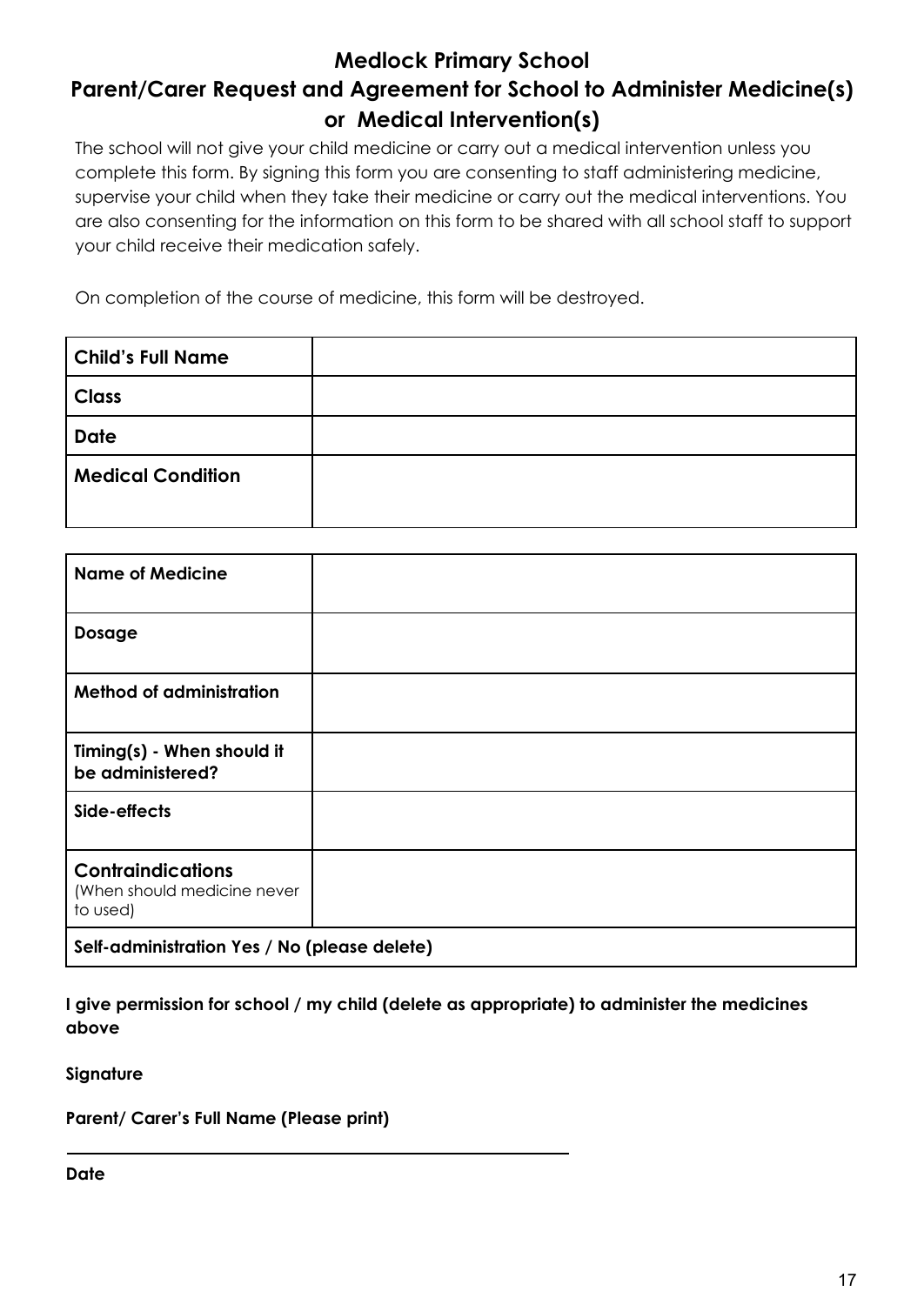#### **Regular Medical Intervention e.g. catheterisation, suction/tracheostomy care**

| Name of intervention                         |  |  |
|----------------------------------------------|--|--|
| <b>Time administered</b>                     |  |  |
| <b>Equipment used</b>                        |  |  |
| Self-administration Yes / No (please delete) |  |  |

I give permission for school / my child (delete as appropriate) to administer the procedure(s) above

Parent/ Carer's Full Name (Please print)

Signature

Date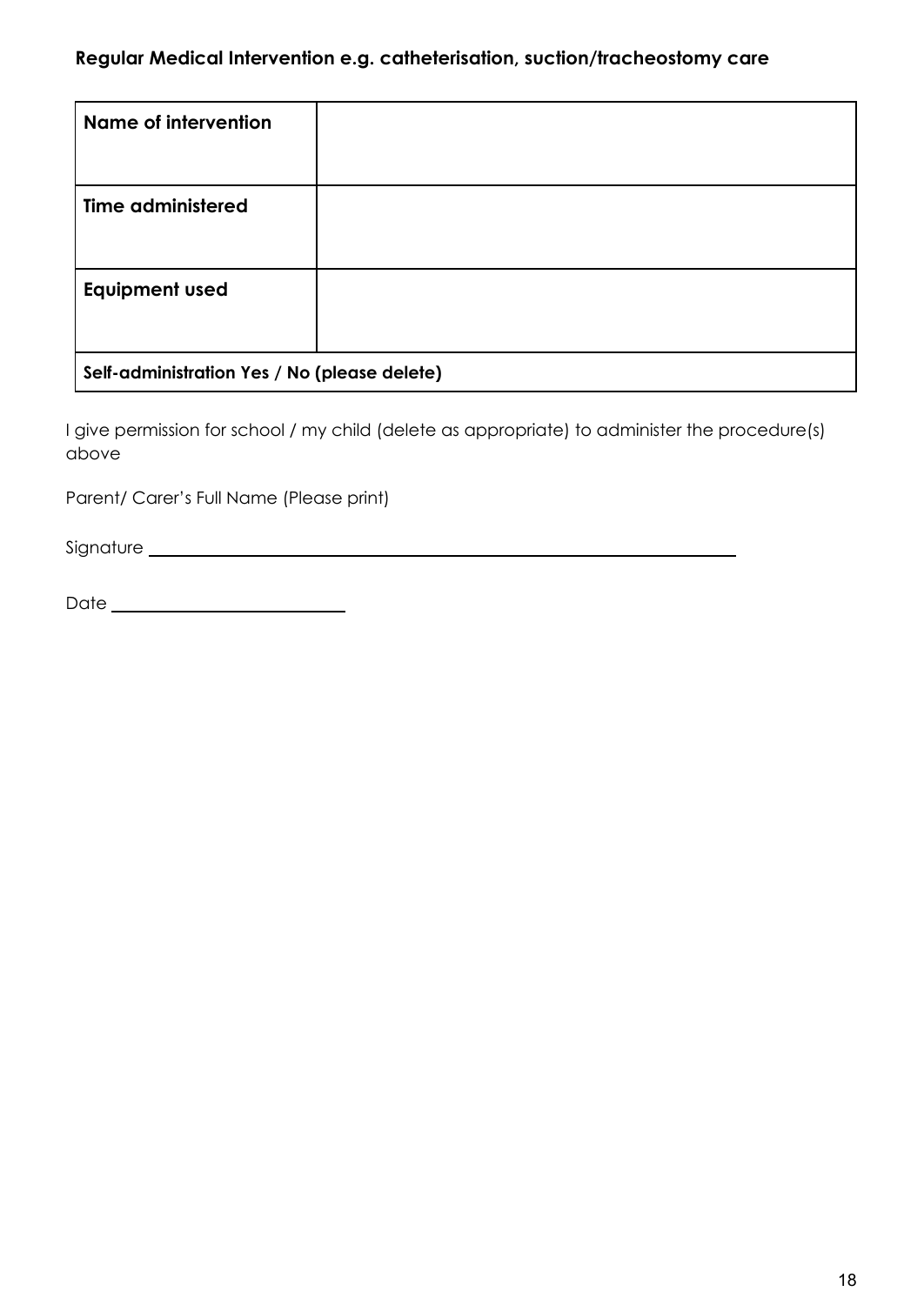

# **Child Medication Log**

# Pupil Name - **Class -**

| Date & Time | Medicine | Dose | <b>Staff Signature</b> |
|-------------|----------|------|------------------------|
|             |          |      |                        |
|             |          |      |                        |
|             |          |      |                        |
|             |          |      |                        |
|             |          |      |                        |
|             |          |      |                        |
|             |          |      |                        |
|             |          |      |                        |
|             |          |      |                        |
|             |          |      |                        |
|             |          |      |                        |
|             |          |      |                        |
|             |          |      |                        |
|             |          |      |                        |
|             |          |      |                        |
|             |          |      |                        |
|             |          |      |                        |
|             |          |      |                        |
|             |          |      |                        |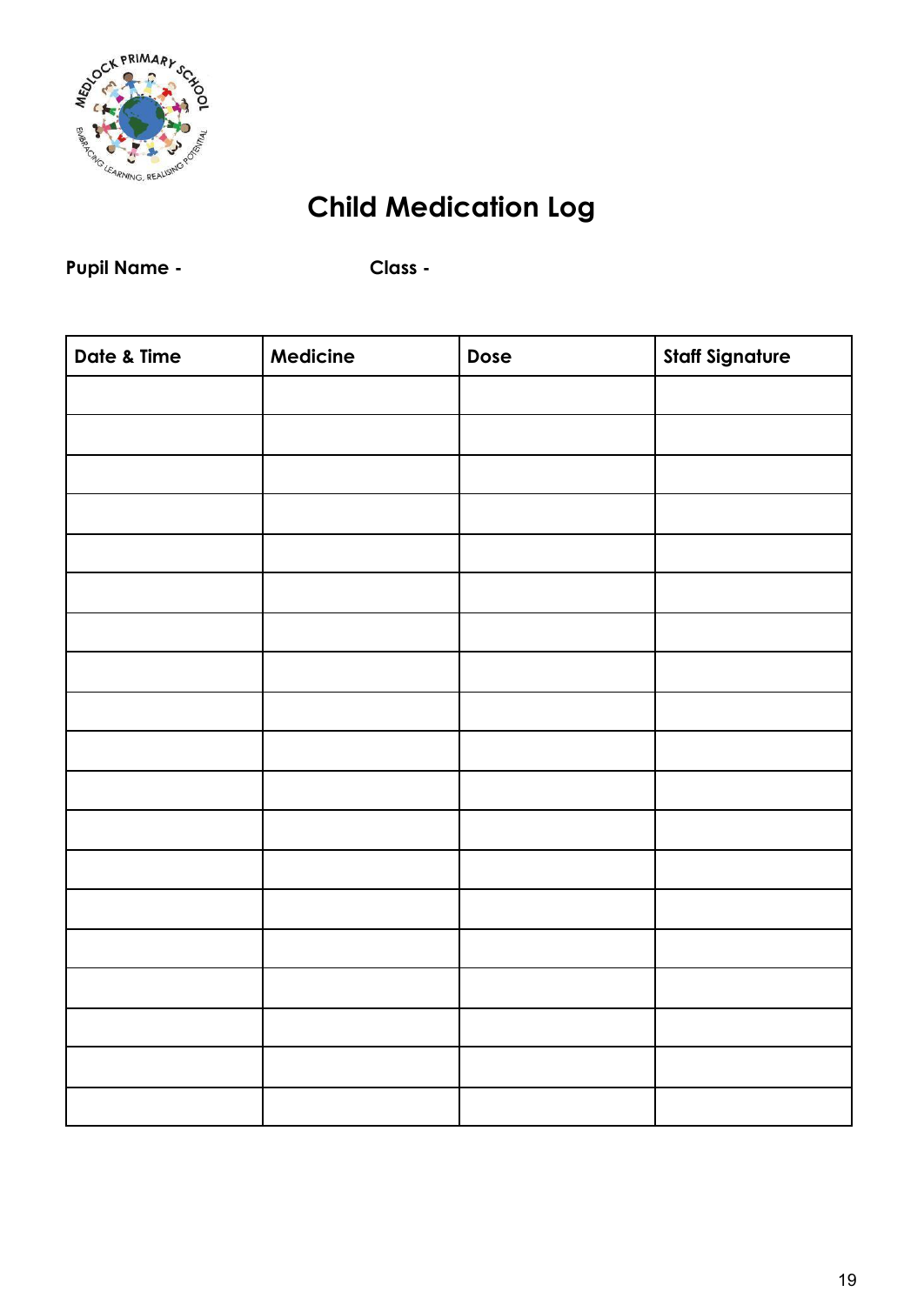#### **Procedure for Contacting Emergencies Services Requesting an Ambulance Dial 999.**

#### **Speak clearly and slowly. Be ready to repeat information if asked.**

You will be asked for three key pieces of information:

- 1. your telephone number
- 2. the location you want the ambulance to be sent to
- 3. the reason for the call
- 1. School's telephone number is **273 1830**
- 2. School Name **Medlock Primary School** School Address **Wadeson Road, Brunswick, Manchester** School Postcode for SAT NAV **M13 9UJ** Best entrance to the school site **Wadeson Road Exact location of the patient within the school**

#### **STATE THAT THE AMBULANCE WILL BE MET BY A MEMBER OF STAFF WHO WILL TAKE THE CREW TO THE PATIENT - Allocate staff to do this.**

3. **Name of Child**

**Age of Child**

**Description of Child's Symptoms**

#### **Inform if underlying Medical Condition**

Inform if any **emergency rescue medication** has been administered *e.g. midazolam epilepsy, epipen - allergies, glucose – diabetes*

Inform if any **emergency procedures** have been carried out *e.g. suction/trache tube replacement – tracheostomy, button replacement – gastro feed*

#### **On Arrival of the Ambulance**

- Member of staff to meet crew and escort crew to the patient
- Member of staff to pass over empty packaging of any rescue medication administered, if appropriate
- In the case of a child with complex needs, member of staff to pass over the child's IHCP or summary letter stating child's medical condition and medication
- Member of staff to travel in the ambulance with the patient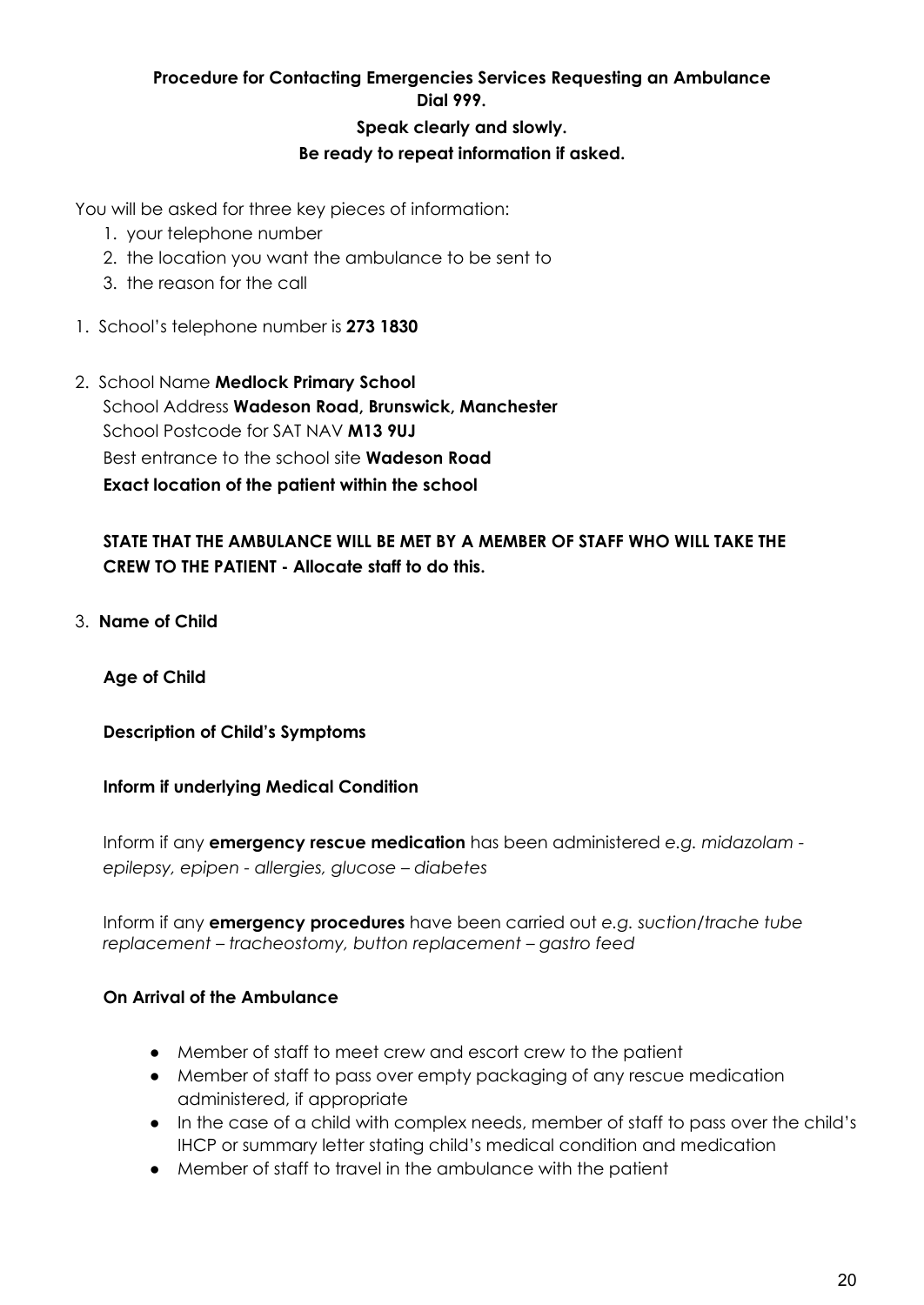# **Medlock Primary School Parent/Carer Request and Agreement for School to Administer Medicine(s) or Medical Intervention(s)**

The school will not give your child medicine or carry out a medical intervention unless you complete this form. By signing this form you are consenting to staff administering medicine, supervise your child when they take their medicine or carry out the medical interventions. You are also consenting for the information on this form to be shared with all school staff to support your child receiving their medication safely.

On completion of the course of medicine, this form will be destroyed.

| <b>Child's Full Name</b> |  |
|--------------------------|--|
| <b>Class</b>             |  |
| <b>Date</b>              |  |
| <b>Medical Condition</b> |  |

| <b>Name of Medicine</b>                                             |  |  |
|---------------------------------------------------------------------|--|--|
| <b>Dosage</b>                                                       |  |  |
| <b>Method of administration</b>                                     |  |  |
| Timing(s) - When should it<br>be administered?                      |  |  |
| Side-effects                                                        |  |  |
| <b>Contraindications</b><br>(When should medicine never<br>to used) |  |  |
| Self-administration Yes / No (please delete)                        |  |  |

**I give permission for school / my child (delete as appropriate) to administer the medicines above**

**Signature**

**Parent/ Carer's Full Name (Please print)**